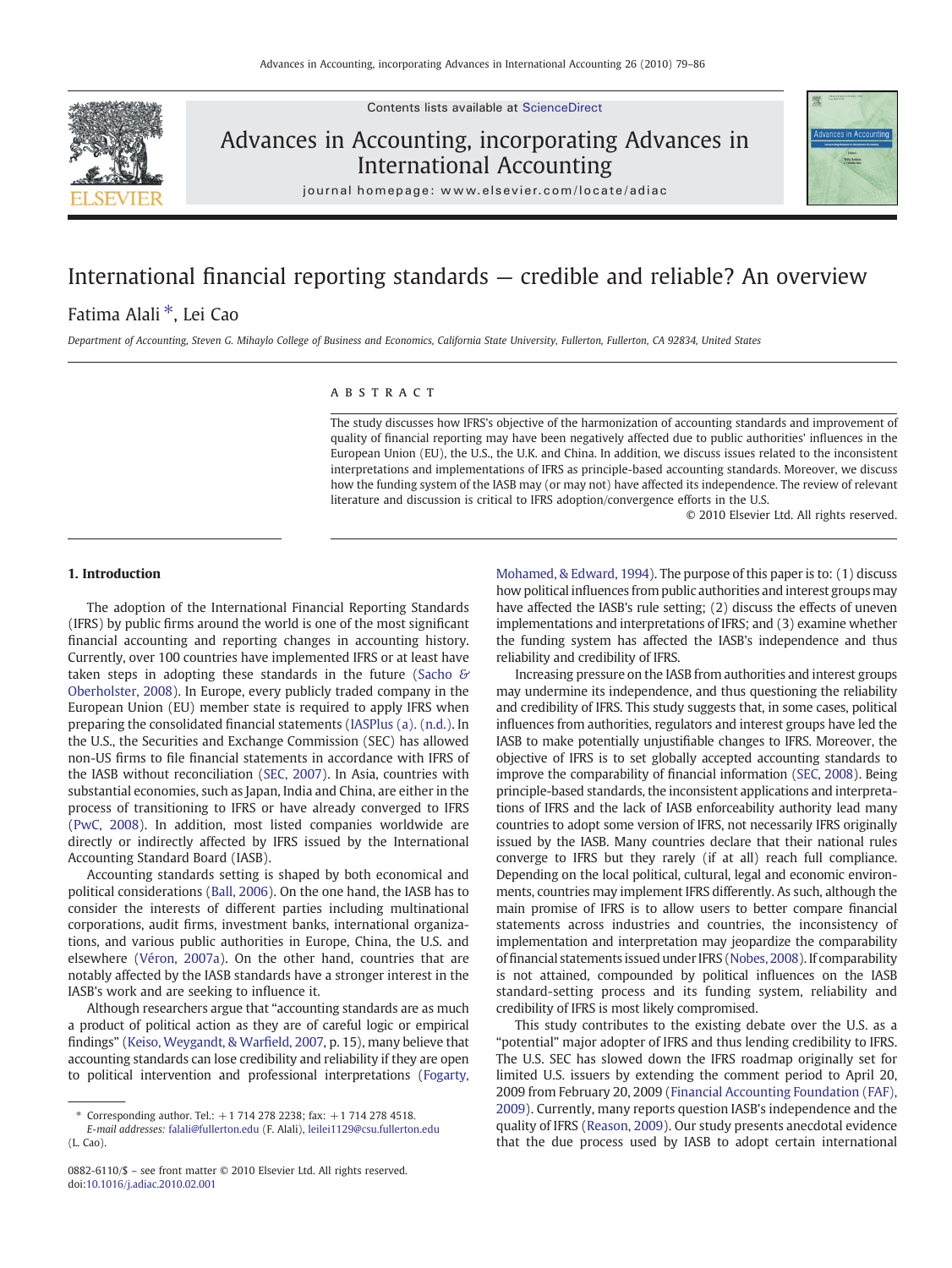standards and how the due process may have been circumvented in some cases. The study also sheds some light on whether principlebased standards and the IASB's funding system may have affected IFRS quality. The discussion is important because the reliability and credibility of accounting standards used to prepare the financial information makes this information useful.<sup>1</sup> In 1999, the FASB issued a document titled International Accounting Standard Setting: A Vision for the Future, setting forth its views of "an ideal global financial reporting system that includes a single set of high-quality accounting standards set by an independent standard setter".

The FASB also indicated the following in a letter to the SEC in March 2009:

The current global financial crisis has revealed a weakness in an international system composed of multiple sets of accounting standards — the presence of real or perceived differences between these standards enable the pursuit of accounting arbitrage that, if unchecked, could result in a "race to the bottom" in financial reporting. We are, therefore, encouraged by the fact that many countries around the world also see the benefits of a common financial reporting language. We believe that the U.S. must be an active participant in the international effort to achieve a common global financial reporting language. ([FAF, 2009,](#page--1-0) File number S7- 27-08).

Moreover, prior studies show that IFRS is value-relevant when compared to other sets of accounting principles (e.g. [Liu & Liu, 2007;](#page--1-0) [Armstrong, Barth, Jagolinzer, & Riedl, 2010; Barth, Landsman, & Lang,](#page--1-0) [2008\)](#page--1-0). The study attempts to present the opposing views on how IFRS may not be of high quality and therefore, adopting IFRS may not improve the quality of financial reporting but rather may distort it. The different versions of IFRS adopted in different countries may also raise questions if the convergence project should work and whether the U.S. would indeed use IFRS or rather a U.S version of IFRS. Looking through the comments letters from different groups (posted on the U.S. SEC's website and [SEC, 2009\)](#page--1-0), users' interests fall into three main categories: the first category indicates a preference of convergence rather than adoption; a second category indicates a preference of picking a date of convergence for the major accounting issues such as consolidation, leases and pension accounting; a third category indicates a preference of picking a date for the adoption of IFRS.

Whichever the case might be, reliability and relevance of financial information are not only a function of the reliability and credibility of the standards used. It is also a function of the applicability of these accounting standards in a given economic, legal, cultural and political system where the actual implementation of the standards should indeed capture the essence of the standard intended. We suggest in this overview, that some of these objectives may not be achieved because of the political influence over IFRS, and simply because what suits one country, may not suit another country, and the interpretability choices of the principle-based standards.

#### 2. Historical background of IASB

In the era of globalization, the world has become a small village. The trends of globalization and the need for harmonized accounting standards induced the creation of the International Accounting Standards Committee (IASC). In 1973, leading professional accountants from Australia, Canada, France, Germany, Japan, Mexico, Netherlands, U.K., Ireland, and the U.S. reached an agreement to establish the IASC [\(Sacho](#page--1-0) [& Oberholster, 2008](#page--1-0)). The IASC was a private-fund company and its

members were from these member-countries. Two years later, Belgium, India, Israel, New Zealand, Pakistan and Zimbabwe joined the Committee as associate members ([Véron, 2007a](#page--1-0)). Many other countries and national accounting bodies continued joining the Committee until 1987 [\(Camfferman & Zeff, 2007\)](#page--1-0). In 1981, the World Bank, the United Nations, the Organization for Economic Co-operation and Development (OECD), and other market participants formed the IASC's Consultative Group ([Véron, 2007a\)](#page--1-0). The International Organization of Securities Commissions (IOSCO) joined the group in 1987.<sup>2</sup> In 1990, the European Commission (EC) and the U.S. Financial Accounting Standard Board (FASB) joined the IASC meetings as observers [\(Véron, 2007a](#page--1-0)).

During the early stage of its development, the IASC tried to compromise diversified accounting principles and practices from different countries into the International Accounting Standards (IAS). In order to achieve this goal, the IASC provided many accounting alternatives that came from different national standards. Ironically, IAS were "criticized as being broad and ineffective" [\(Roberts, Slater, &](#page--1-0) [Kantor, 1996](#page--1-0)). The IOSCO aims at having harmonized accounting standards to be used globally. The objective of IOSCO induced the IASC to improve its standards to gain world acceptance. As a result, the IASC issued E32, "Comparability of Financial Statements" (also referred to as the Comparability Project), as a response to the request from IOSCO in January, 1989 [\(Roberts et al., 1996\)](#page--1-0). In the following year, the IASC issued the "Statement of Intent: Comparability of Financial Statements" ([IASPlus \(c\), n.d\).](#page--1-0)

The Comparability Project's goal is to gain world recognition and improve consistency by reducing accounting alternatives in the standards [\(Roberts et al., 1996\)](#page--1-0). In 2000, IOSCO recommended its members to use the IAS [\(Véron, 2007a,b\)](#page--1-0). This endorsement paved the road for IAS's wider acceptance. By 2002, the European Union (EU) required all public firms to adopt IFRS in the fiscal year after January 1, 2005 which was the IASB's another significant achievement ([Armstrong](#page--1-0) [et al., 2010](#page--1-0)).

Prior to 2001, each IASC member could nominate two representatives and one technical advisor to the committee. The IASC had additional non-voting observer members from market participant, including IOSCO, the FASB, and the EC. The IASC had voluntary advisory groups, including the Consultative Group, the Standard Interpretations Committee, the Advisory Council and the Steering Committee, to support its work ([IASPlus \(a\), n.d.\).](#page--1-0) In the late 1990s, the IASC was aware that its structure had no longer fit its growth and decided to restructure. As a result, in 2000, a new statutory 'Constitution' was adopted and the reform created the Delaware-based IASC Foundation (IASCF) and its subsidiary entity, the London-based IASB ([IASCF, 2009,](#page--1-0) p.4). In addition, the 'Constitution' is subjected to review every 5 years.

According to the 'Constitution' ([IASCF, 2000\)](#page--1-0), the IASB has a twotiered structure, one is the administration body called IASCF and another is the technical body called IASB. The IASCF is a non-profit corporation and is responsible for strategic planning, board member appointments and fund raising; the IASB operates independently and is responsible for setting standards. The IASCF had 19 Trustees before 2005 and increased to 22 as a result of 'Constitution' revision in 2005 [\(IASPlus \(d\), n.d.](#page--1-0)).<sup>3</sup> The IASB has 14 members, of which 12 are fulltime and 2 are part-time, all appointed by the Trustees from IASCF [\(IASCF, 2000](#page--1-0), paragraph 19). Full-time board members are not allowed to have any on-going relationship with his/her former employer. The foremost qualification for IASB members was 'technical expertise' ([IASCF, 2000](#page--1-0), paragraph 20) which was strongly suggested by the U.S. Securities and Exchange Commission (SEC). However, the

 $1$  In the U.S., the mission of the Financial Accounting Standards Board (FASB), is to "establish financial accounting and reporting standards for public, private, and not-forprofit entities (other than governmental entities), through an independent and open process, resulting in financial reports that provide useful information for investors, creditors, and other external decision makers" [\(FAF, 2009](#page--1-0), p. 1).

 $^{\rm 2}$  IOSCO is an international organization that consists of the regulators of securities and futures markets around the world.

Since 2005, the 22 Trustees are 'six Trustees appointed from North America; six Trustees from Europe; six Trustees from then Asia/Oceania region; and four Trustees from any area, subject to establishing overall geographical balance [\(IASCF, 2009](#page--1-0), paragraph 6).